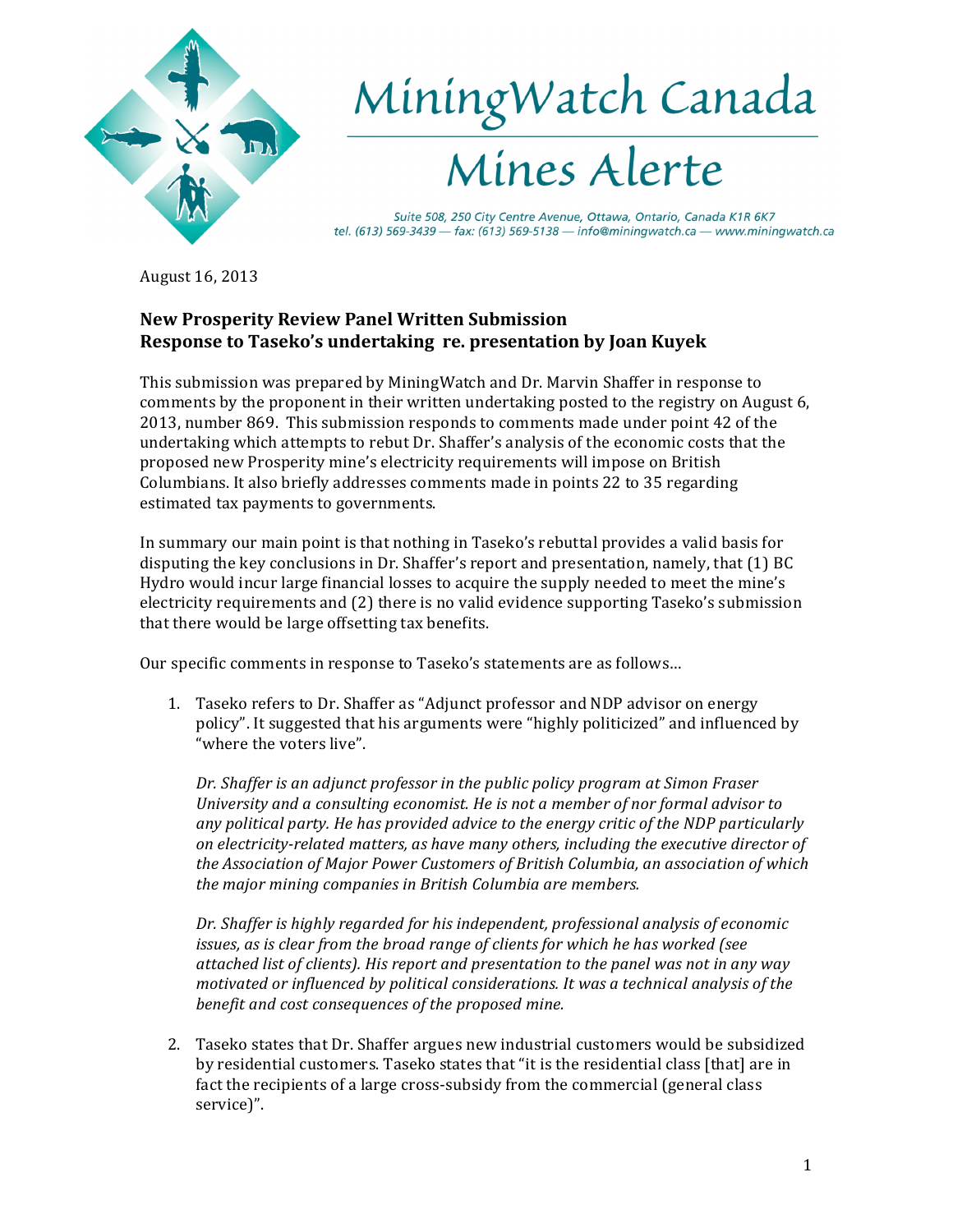The cross-subsidy issues raised by Taseko concern the allocation of BC Hydro's revenue requirements (its average costs of service) among different classes of customers. Dr. Shaffer's report did not address that issue as it is irrelevant to the point he raised about the cost and financial implications to BC Hydro of major new demands for electrical service. As any economist would agree, the cost implication of a new demand for service depends on the marginal or incremental costs the utility will incur to meet the additional requirements. The financial implications will depend on how those incremental costs compare to the incremental revenues the utility receives from the new customer. So long as the costs to provide power are not met by the revenue, a loss occurs to BC Hydro regardless of how the costs are distributed between different classes of users.

3. Taseko argues that Dr. Shaffer erred because of rate design principles that treat all new customers equally and postage stamp rates that pool all costs within classes of customers.

Again, the issue of rate design and pooling of costs was not addressed in Dr. Shaffer's report. Dr. Shaffer did not argue how rates should be set or what principles should apply. Rather, he analyzed the economic implications of the mine's electricity requirements given how rates are in fact set and what the industrial rate consequently would be. Again, the issue is simply this: if the incremental costs to meet new electricity requirements exceed the regulated rate paid by the new customer, the supplier (in this case BC Hydro) will incur a financial loss.

While that is true for all new customers, large or small, the magnitude of the loss depends on the amount of the new requirements. It becomes much more significant the larger the new load. New Prosperity, like other metal mines, would constitute a very large new load, equivalent to some 15% of the entire output of the proposed Site C hydroelectric station. Dr. Shaffer's report addressed the magnitude of the cost and financial impact that large new load would have.

4. Taseko asserts that the cost of new supply from a combined cycle gas turbine (CCGT) is around \$55/MWh and market prices less than \$40/MWh. It is suggesting that the incremental cost of supply for BC Hydro is not that much different from the price Taseko would pay for its power.

Taseko did not present any evidence in its EIS or panel presentations on the incremental costs of new electricity supply, nor as Dr. Shaffer stated in his report (and Taseko did not contest) did Taseko provide the panel with an analysis of the benefits and costs of the project in accordance with standard, widely accepted principles of benefit-cost analysis. It specifically did not provide an analysis of the net costs (financial losses) the New Prosperity mine's electricity requirements would impose on BC Hydro.

As for Taseko's assertions in its rebuttal about the cost of new electricity supply, they are not consistent with the purchases of power BC Hydro has made in the recent past (at prices averaging \$125/MWh), the price it is charging for the energy losses due to withdrawals of water from the Williston reservoir for gas production purposes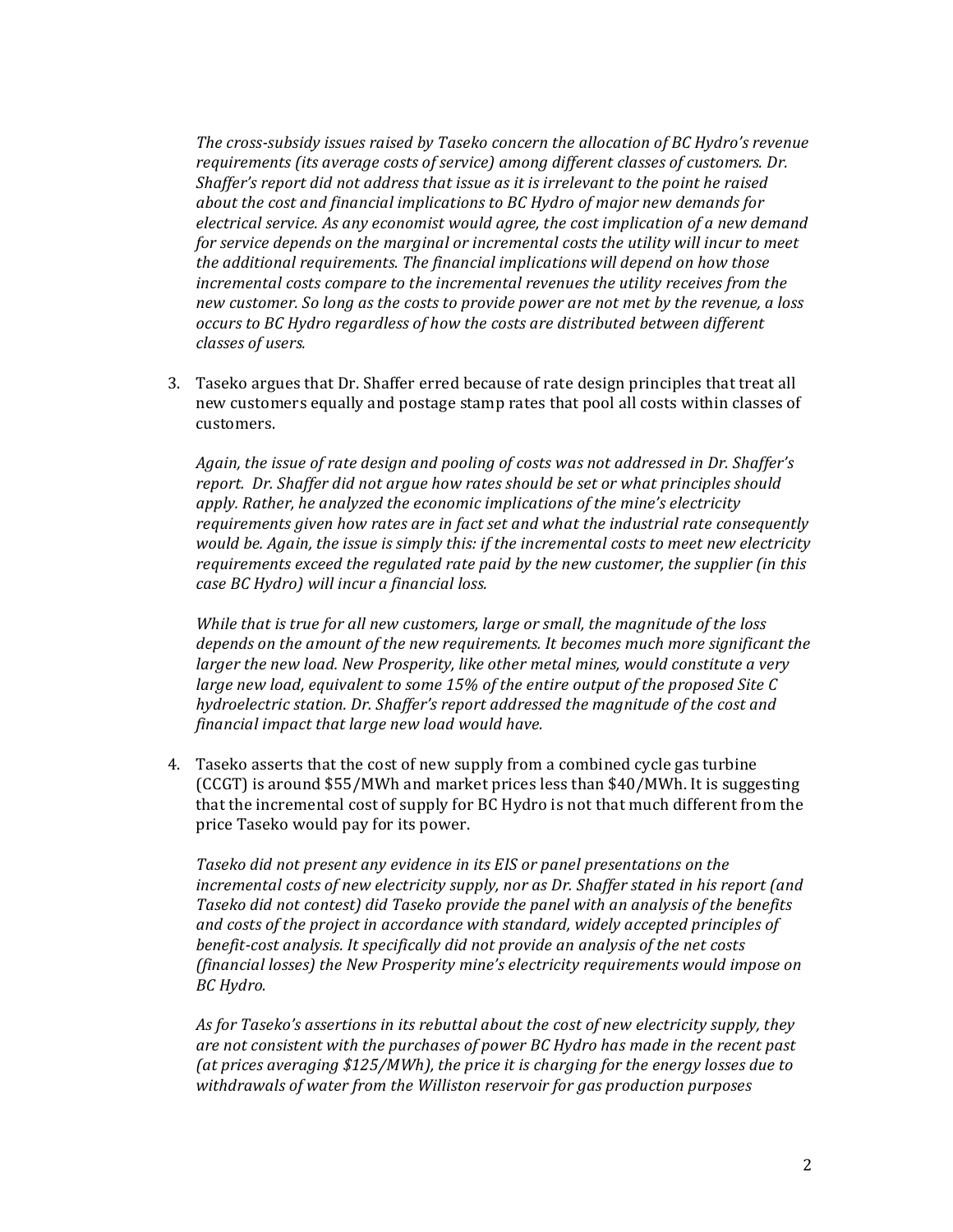$($124/MWh)<sup>1</sup>$ , the avoided marginal costs that Taseko itself stated BC Hydro uses in assessing the economics of DSM measures ( $$124/MWh$ ), or the estimated cost of the Site C project that BC Hydro proposes to build to meet growing demand (\$110/MWh)<sup>2</sup>. Nor is it consistent with BC Hydro's most recent estimate of the cost of electricity from new CCGTs or cogeneration facilities (\$75 to \$166/MWh)<sup>3</sup>.

With respect to forecast market prices (in the U.S. wholesale market), they are forecast to be much lower than the cost of new supply in B.C., but they are not a source that BC Hydro can access under provincial government legislation to meet growing provincial electricity requirements, nor in any event are they a long term source of supply as a new mine would require.

It is correct to state that there is some uncertainty about the incremental cost of new electricity supply, as Dr. Shaffer would readily agree. However, there is little doubt that the incremental costs would be much greater than the amount Taseko would pay for the electricity it consumes. Consequently there is little doubt that the mine would impose a significant loss on BC Hydro  $-$  a loss that has to be considered when assessing the overall benefits and costs of the proposed new mine for British Columbians.

Taseko's rebuttal on this matter gives no reason to conclude otherwise.

5. We also note that Taseko's undertaking addressed another concern raised by Dr. Shaffer - the proponent's estimate of taxes that would be paid to federal and provincial governments. Notwithstanding Taseko's numerous commentaries on Dr. Kuvek's submission the fact remains that Taseko did not provide any analysis or information to support and substantiate its tax. As indicated by Dr. Kuyek and by our earlier submission there are good reasons to believe that the taxes paid will be considerably less than estimated.

We also take issue with Taseko's characterization of the source of the -9% marginal effective tax rate cited by Dr. Kuyek, a source which we have consulted and included in our submission as well. The source of this figure is University of Calgary economists Duanjie Chen and Jack Mintz and (Shen and Mintz 2013). Taseko calling their report "highly" politicized" is inappropriate and without basis.

<sup>&</sup>lt;sup>1</sup> See BC Hydro, F2012 to F2014 Revenue Requirements Application, Exhibit B-16, Interrogatory Response 1.50.2

<sup>&</sup>lt;sup>2</sup> BC Hydro, Site C Clean Energy Project: Environmental Impact Statement, Executive Summary, p.8.

<sup>&</sup>lt;sup>3</sup> BC Hydro, Site C Clean Energy Project: Environmental Impact Statement, Volume 1, Table  $5.38$ , p.5-60.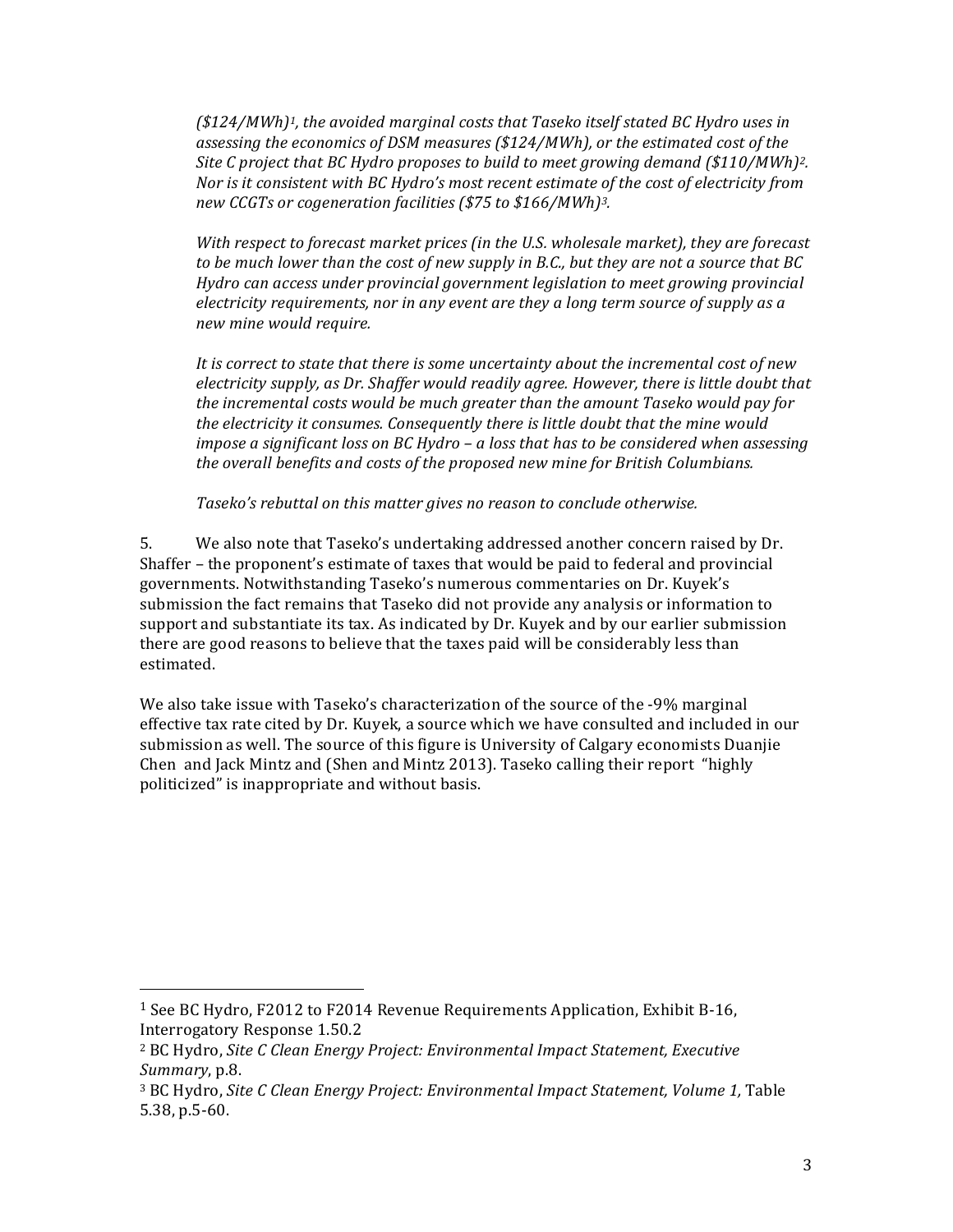# **Marvin Shaffer & Associates Ltd. List of Clients**

#### **Governments**

*Federal* Auditor General Employment and Immigration Canada Energy, Mines & Resources Canada External Affairs Finance Fisheries & Oceans Canada Health & Welfare Canada Indian and Northern Affairs Public Works Canada Science Council of Canada Transport Canada

#### *Provincial*

Province of British Columbia Crown Corporations Secretariat Environment & Land Use Secretariat Marine Resources Branch Ministry of Agriculture Ministry of Economic Development Ministry of Employment and Investment Ministry of Energy, Mines & Petroleum Resources Ministry of Environment Ministry of Forests Ministry of Lands, Parks & Housing Ministry of Social Services & Housing Government of the Northwest Territories Manitoba Energy Authority Yukon Territorial Government

# *Other*

City of Kitimat City of Surrey Greater Vancouver Regional District (MetroVancouver) GVTA (Translink)

### **Public Sector / Crown Corporations**

B.C. Ferries B.C. Hydro B.C. Resources Investment Corp. B.C. Transportation Financing Authority Columbia Power Corporation Manitoba Hydro New Brunswick Electric Power Commission Ontario Waste Management Corporation Partnerships B.C. Powerex Saskatchewan Crown Investments Corporation Saskatchewan Power Corporation Vancouver Public Library